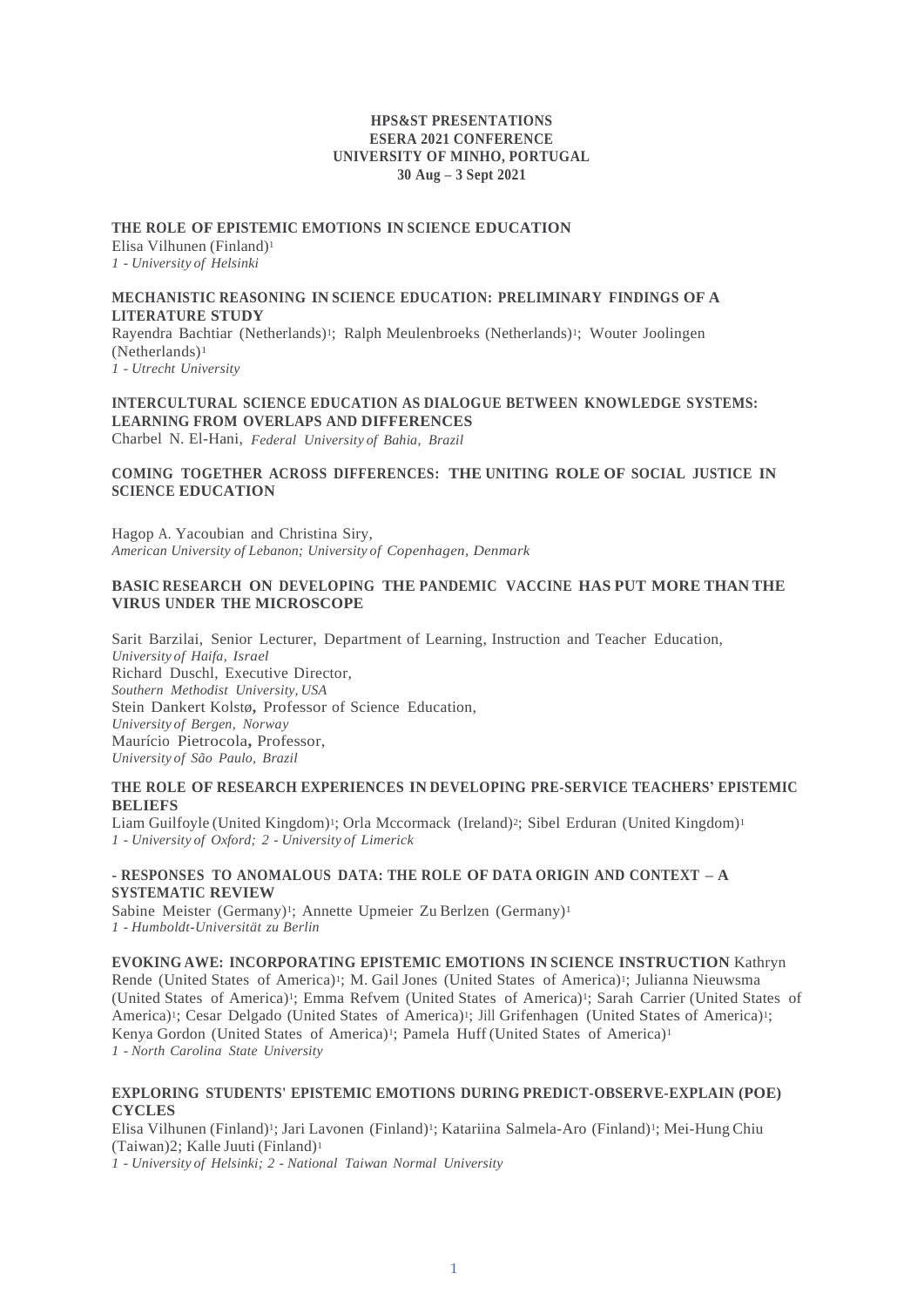# **GASPS AND CHILLS: TEACHERS' PERCEPTIONS OF AWE IN SCIENCE INSTRUCTION** Julianna

Nieuwsma (United States of America)1; Gail Jones (United States of America)1; Kathryn Rende (United States of America)1; Emma Refvem (United States of America)1; Sarah Carrier (United States of America)<sup>1</sup>; Cesar Delgado (United States of America)<sup>1</sup>; Jill Grifenhagen (United States of America)<sup>1</sup>; Kenya Gordon (United States of America) <sup>1</sup>; Pamela Huff (United States of America)<sup>1</sup> *1 - North Carolina State Universit*

# **UNDERSTANDING DIVERSITY OF SCIENTIFIC METHODS: THE IMPACT OF AN ONLINE INTERVENTION ON SECONDARY STUDENTS**

Olga Ioannidou (United Kingdom)1; Sibel Erduran (United Kingdom)1; Jo-Anne Baird (United Kingdom) *- University of Oxford*

## **HOW DO SCIENCE TEACHERS FROM DIFFERENT CAREER STAGES PERCEIVE THE NATURE OF SCIENCE?**

Busra Aksoz (Turkey)<sup>1</sup>; Ebru Kaya (Turkey)<sup>1</sup>; Sibel Erduran (United Kingdom)<sup>2</sup> *1 - Boğaziçi University; 2 - University of Oxford*

### **SCIENCE TEACHERS' VIEWS AND ENACTMENTS OF SUMMATIVE ASSESSMENT OF NATURE OF SCIENCE IN THE CLASSROOM**

Wonyong Park (United Kingdom)<sup>1</sup>; Judith Hillier (United Kingdom)<sup>1</sup>; Sibel Erduran (United Kingdom) *University of Oxford*

# **WONDER WILD: A PHILOSOPHICAL APPROACH TO UNDERSTANDING SOCIAL REPRESENTATIONS OF SCIENCE**

Nicole Green Vella (United Kingdom) *- University of York*

# **EPISTEMIC REFLECTION AS AN EMERGING TEACHING PRACTICE IN CULTURALLY DIVERSE CLASSROOMS**

Julio César Tovar-Gálvez (Germany) *Martin-Luther-Universität Halle-Wittenberg*

### **CONCEPTION OF BIODIVERSITY VALUES IN PRE-SERVICE SCIENCE TEACHERS ON A SOCIOSCIENTIFIC DISCUSSION**

Larissa Nascimento (Brazil)<sup>1</sup>; Alan Barbosa (Brazil)<sup>1</sup>; Anne Freitas (Brazil)<sup>1</sup>; Marcelo Motokane (Brazil)<sup>1</sup> *1 - University of São Paulo*

# **- UPPER SECONDARY STUDENTS ACCEPTANCE OF ANIMAL EXPERIMENTATION AND THEIR ANIMAL ETHICS ORIENTATION**

Sonja Enzinger (Austria)<sup>1</sup>; Christian Dürnberger (Austria)<sup>2</sup> *1 - University College of Teacher Education Styria; 2 - University of Veterinary Medicine, Vienna*

### **THE EFFECTS OF A SOCIO-SCIENTIFIC DECISION-MAKING INTERVENTION ON GREEK STUDENTS' KNOWLEDGE AND ATTITUDES TOWARDS VEGETARIANISM**

Maria Tsapali (United Kingdom)<sup>1</sup>; Michelle R Ellefson (United Kingdom)<sup>1</sup> *1 - Faculty of Education, University of Cambridge*

# **HIGH SCHOOL BIOLOGY STUDENTS' USE OF VALUES IN THEIR MORAL ARGUMENTATION AND DECISION-MAKING**

Tore Van Der Leij (Netherlands) *- University of Groningen, The Netherlands*

# **ACCEPTING EVOLUTION: EXAMINING INSTRUMENTS' VALIDITY ASPECTS USING UNIVERSITY STUDENTS AND CREATIONISTS**

Daniela Fiedler (Germany)<sup>1</sup>; Anna Beniermann (Germany)<sup>2</sup>; Alexandra Moormann (Germany)<sup>3</sup> *1 - Biology Education, IPN – Leibniz-Institute for Science and Mathematics Education, Kiel; 2 - Biology Education, Humboldt-Universität zu Berlin; 3 - Museum für Naturkunde - Leibniz-Institute for Research in Evolution and Biodiversity, Berlin*

# **LINKING COGNITIVE AND MEASUREMENT FRAMEWORKS IN STUDIES OF EVOLUTION ACCEPTANCE**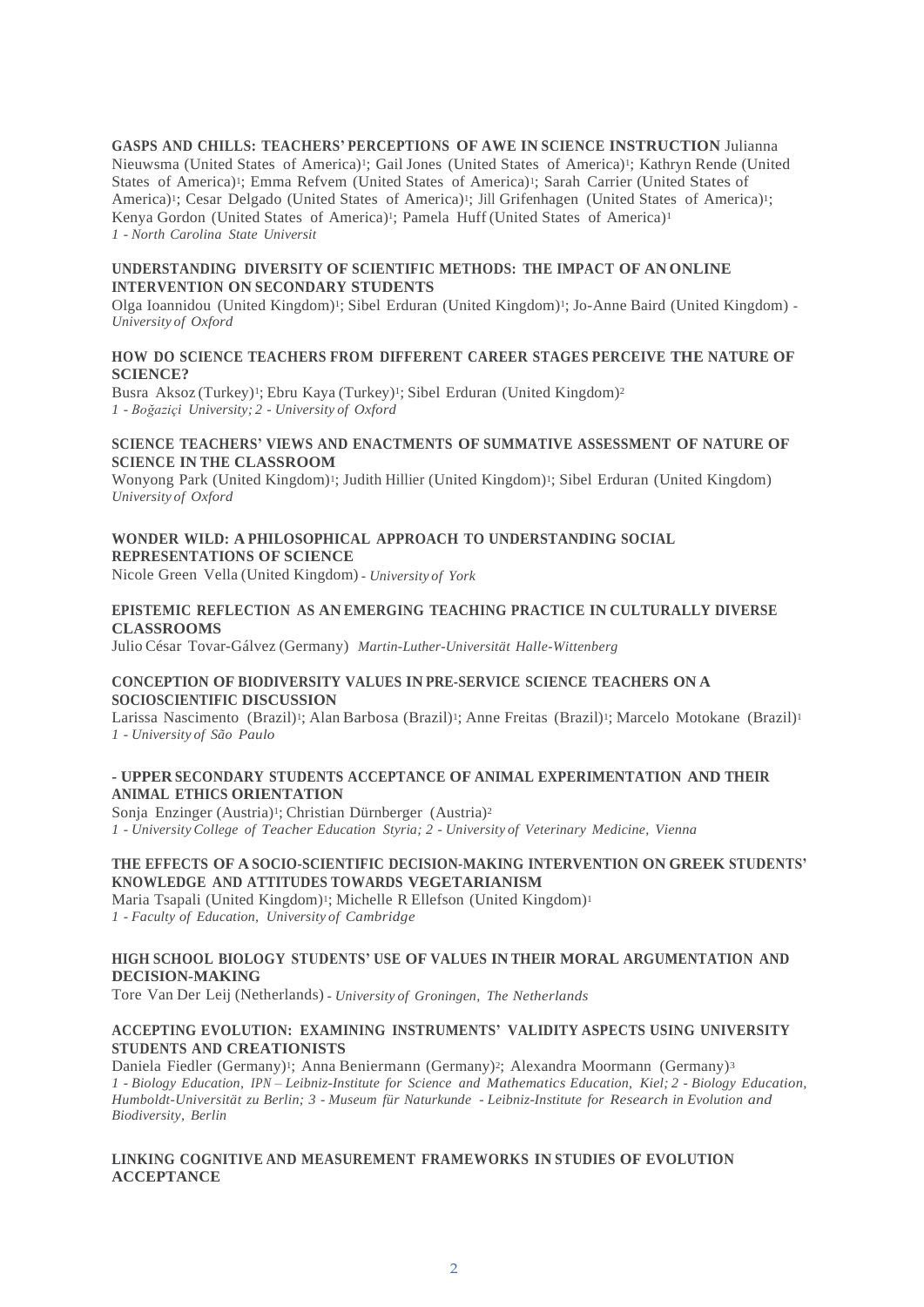Gena C. Sbeglia (United States of America)<sup>1</sup>; Ross H. Nehm (United States of America)<sup>1</sup> *1 - Department of Ecology and Evolution, Stony Brook University, Stony Brook, NY*

# **MEASURING ACCEPTANCE OF EVOLUTION IN EUROPE: FOCUS ON EVOLUTIONARY EPISTEMOLOGY**

Anna Beniermann (Germany)1; Paul Kuschmierz (Germany)2; Dittmar Graf (Germany)<sup>3</sup> *1 - Biology Education, Humboldt-Universität zu Berlin; 2 - Institute for Didactics of Biology, Justus Liebig University Giessen; 3 - Institute for Didactics of Biology, Justus Liebig University Giessen, Giessen*

### **FROM 'BLUNT MEASURES' TO SOCIAL PROJECTION: A NOVEL METHOD FOR EXPLORING SOCIAL ATTITUDES TO EVOLUTION**

James Riley (United Kingdom)1; Will Mason-Wilkes (United Kingdom) <sup>1</sup>; Fern M. Elsdon-Baker (United Kingdom) *- Science, Knowledge and Belief in Society Research Group, University of Birmingham*

# **ACCEPTING EVOLUTION: EXAMINING INSTRUMENTS' VALIDITY ASPECTS USING UNIVERSITY STUDENTS AND CREATIONISTS**

Daniela Fiedler (Germany)<sup>1</sup>; Anna Beniermann (Germany)<sup>2</sup>; Alexandra Moormann (Germany)<sup>3</sup> *1 - Biology Education, IPN – Leibniz-Institute for Science and Mathematics Education, Kiel; 2 - Biology Education, Humboldt-Universität zu Berlin; 3 - Museum für Naturkunde - Leibniz-Institute for Research in Evolution and Biodiversity, Berlin*

# **LINKING COGNITIVE AND MEASUREMENT FRAMEWORKS IN STUDIES OF EVOLUTION ACCEPTANCE**

Gena C. Sbeglia (United States of America)1; Ross H. Nehm (United States of America)<sup>1</sup> *1 - Department of Ecology and Evolution, Stony Brook University, Stony Brook, NY*

# **THE RELATIONSHIP BETWEEN SCIENCE AND TECHNOLOGY EDUCATION IN THE NINETEENTH CENTURY**

Tetsuo Isozaki (Japan)1; Takako Isozaki (Japan)<sup>2</sup> *1 - Graduate School of Humanities and Social Sciences, Hiroshima University;*

# **SECONDARY SCHOOL STUDENTS' TELEOLOGY AND ESSENTIALISM CONCEPTIONS ABOUT GENES**

Florian Stern (Switzerland)1; Kostas Kampourakis (Switzerland)1; Andreas Müller (Switzerland)<sup>1</sup> *1 - University of Geneva*

#### **SHIFTS IN STUDENTS' EXPLANATION TYPES AFTER EVOLUTION INSTRUCTION: IMPLICATIONS FOR ADDRESSING TELEOLOGY**

Ross Nehm (United States of America)1; Gena Sbeglia (United States of America)<sup>1</sup> *1 - Stony Brook University (SUNY*

# **PERSONIFYING PLANTS CREATES INTEREST, BUT REINFORCES THE TELEOLOGICAL IDEA THAT EVOLUTION IS DRIVEN BY AIMS**

Marcus Hammann (Germany)1; Kathrin Schründer (Germany) *- Münster University*

## **DIAGNOSING TELEOLOGICAL MISCONCEPTIONS: CAPTURING DECLARATIVE AND PROCEDURAL PEDAGOGICAL CONTENT KNOWLEDGE OF BIOLOGY PRE-SERVICE TEACHERS** Julian Fischer (Germany)1; Ute Harms (Germany)

# **ARGUMENTATION AND INTELLECTUAL HUMILITY IN SECONDARY SCIENCE STUDENTS' DISCUSSIONS**

Hayden Godfrey (United Kingdom)<sup>1</sup>; Dr Sibel Erduran (United Kingdom) *Oxford University* 

# **THE RELATIONSHIP BETWEEN EPISTEMOLOGICAL BELIEFS AND MOTIVATION TO LEARN SCIENCE AMONG SIXTH GRADERS**

Márió Tibor Nagy (Hungary)<sup>1,2</sup>; Erzsébet Korom (Hungary)<sup>2,3</sup>; Gábor Z. Orosz (Hungary)<sup>1,2</sup> *1 - Doctoral School of Education, University of Szeged, Hungary; 2 - MTA-SZTE Science Education Research Group; 3 - Institute of Education, University of Szeged, Hungary*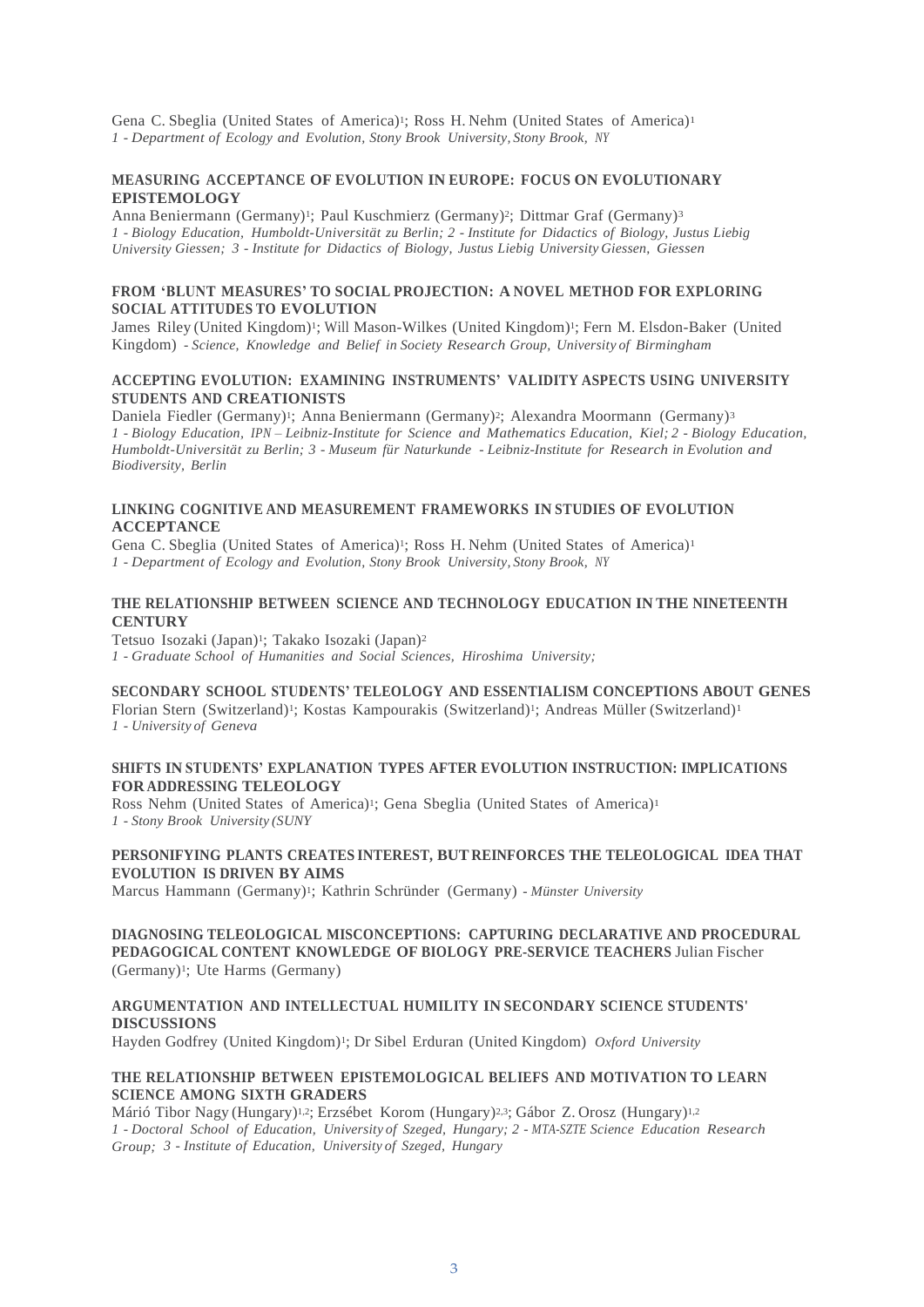## **WHICH NOSI VIEWS AND EPISTEMIC BELIEFS ARE THE BEST PREDICTORS OF SCIENTIFIC REASONING COMPETENCIES?**

Stefanie Lenzer (Germany)<sup>1</sup>; Peter Edelsbrunner (Switzerland)<sup>2</sup>; Andreas Nehring (Germany)<sup>1</sup> *1 - Leibniz University Hannover, Institute for Science Education; 2 - ETH Zürich, Department of Humanities, Social and Political Sciences*

# **THE RELATIONSHIP BETWEEN STUDENTS' UNDERSTANDING OF NATURE OF SCIENCE AND THEIR METACOGNITIVE AWARENESS**

Dilara Goren (Turkey)1; Ebru Kaya (Turkey) *- Bogazici University*

# **THE NARRATIVE FRAMEWORK APPLIED TO EVOLUTION LEARNING: EPISTEMOLOGICAL AND DIDACTIC IMPLICATIONS**

Jörg Zabel (Germany)1; Catherine Bruguière (France)2; Fabienne Paulin (France)2; Julia Zdunek (Germany) *1 - Institut für Biologie, Biologiedidaktik, Universität Leipzig; 2 - Sciences, Société, Historicité, Éducation et Pratiques (EA 4148) Université Claude Bernard Lyon 1, France*

# **TOWARDS A HOLISTIC RESEARCH-BASED MODEL OF FACTORS AFFECTING ACCEPTANCE OF EVOLUTIONARY THEORY**

Martie Sanders (South Africa) *- University of the Witwatersrand, Johannesburg*

# **RELATIONSHIPS BETWEEN EPISTEMOLOGICAL BELIEFS AND TRUST IN SCIENCE AMONG AMERICAN BIOLOGY MAJORS**

Lisa Borgerding (United States of America)<sup>1</sup>; Bridget Mulvey (United States of America)<sup>1</sup>; Gregory Tinkler (United States of America)<sup>1</sup>*1 - Kent State University*

# **DEVELOPMENT OF PROCEDURAL KNOWLEDGE AND EXPERIMENTATION SKILLS IN SECONDARY EDUCATION**

Athanasios Taramopoulos (Greece)<sup>1</sup>; Dimitrios Psillos (Greece)<sup>2</sup> *1 - General Lyceum/Senior High School of Nea Zichni, 62042 Nea Zichni, Greece; 2 - School of Education, Aristotle University of Thessaloniki, 54124 Thessaloniki, Greece*

# **STORYTELLING TO INTEGRATE STEAM AND SECOND LANGUAGE LEARNING: THE SELFIE MODEL**

Suzanne Gatt (Malta)<sup>1</sup>; Charmain Bonello (Malta)<sup>1</sup>; Rosienne Farrugia (Malta)<sup>2</sup>; Ileana Maria Greco (Spain)3; Esther Sanz De La Cal (Spain)<sup>3</sup> *1 - University of Malta; 2 - Univesrsity of Malta; 3 - Universidad de Burgos*

# **THE DEVELOPMENT OF AN INVESTIGABLE QUESTION FORMULATION TECHNIQUE (IQFT) IN INQUIRY-BASED SCIENCE EDUCATION (IBSE)**

Norsyazwani Muhamad Dah (Malaysia)1; Mohd Syafiq Aiman Mat Noor (United Kingdom) 2 *1 - Sekolah Menengah Agama Repah; 2 - University College London*

## **UNDER-REPRESENTED NATURE OF SCIENCE IN THE CHINESE SCIENCE TEXTBOOKS** Xiaomei Yan (China)*- Shanghai Jiaotong University*

**NORM LEDERMAN: A CONSTANT TRAVELER SUPPORTING SCIENCE EDUCATION RESEARCH** David Treagust (Australia) *Curtin University*

**THE CONTRIBUTION OF NORMAN G. LEDERMAN TO SWEDISH SCIENCE EDUCATION** Per-Olof Wickman (Sweden) *Stockholm University*

# **NORMAN G. LEDERMAN: A LASTING LEGACY IN AFRICA**

Meshach Ogunniyi (South Africa) *- University of the Western Cape*

**THE MANY PHD STUDENTS MENTORED BY NORMAN LEDERMAN**

Knut Neumann (Germany)1; Irene Neumann (Germany) *- Leibniz-Institute for Science Education*

# **THE CONCEPTUALIZATION OF CRITICAL THINKING IN SCIENCE AND ENGINEERING COURSES**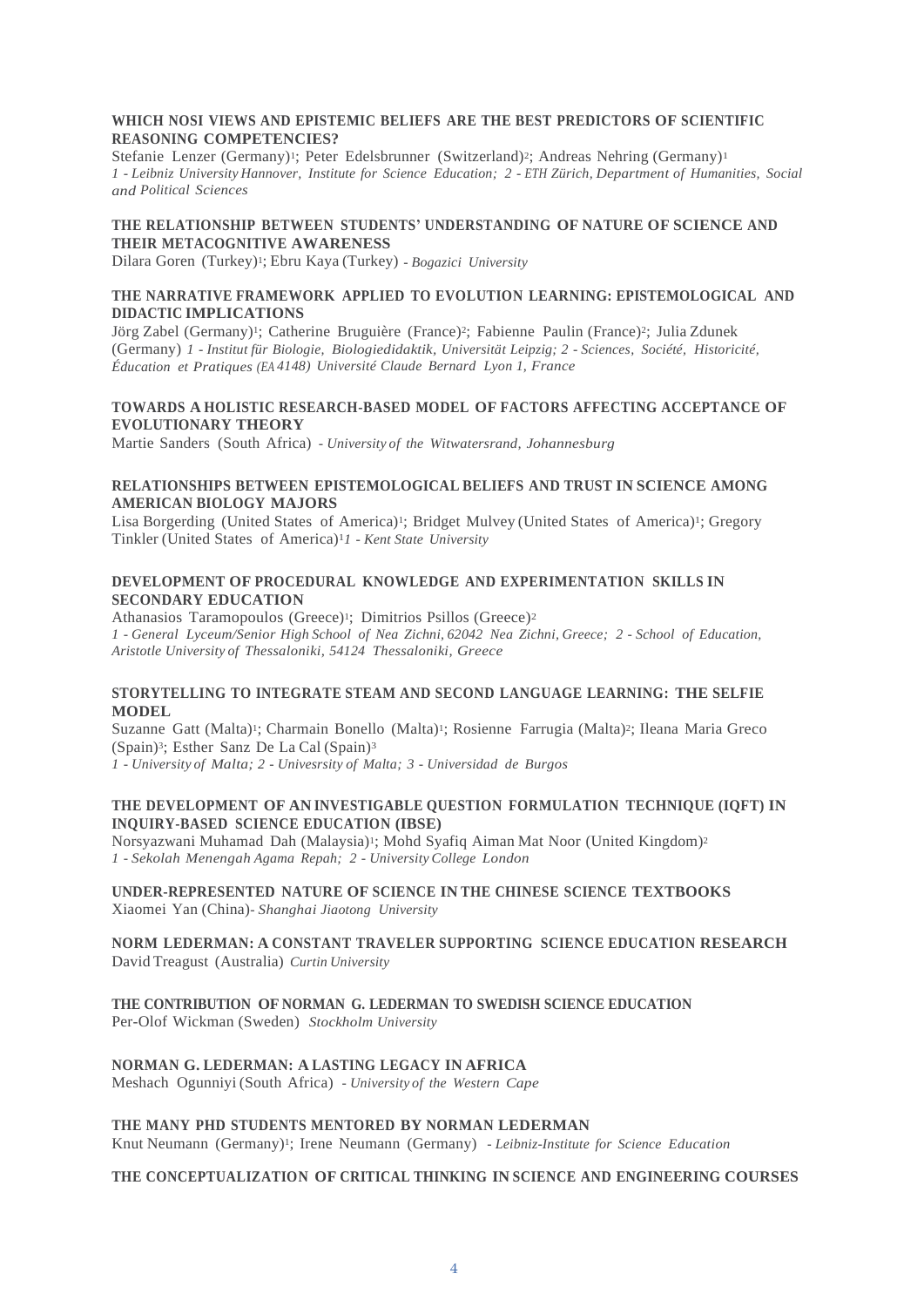Carmella Shahab (Israel)1; Miri Barak (Israel) *- The Technion - Israel Institute of Technology*

#### **DISCIPLINING BODIES AND IMAGINARIES: TOWARDS CRITICAL PERSPECTIVES ON NATURE OF TECHNOSCIENCE**

Sarah El Halwany (Canada)<sup>1</sup>; Majd Zouda (Canada)<sup>1</sup>; Nurul Hassan (Canada)<sup>1</sup>; Minja Milanovic (Canada)1; Jasmine Yeung (Canada)1; Larry Bencze (Canada) *- University of Toronto*

# **NATURE OF SCIENCE AND CRITICAL THINKING SKILLS: AN EMPIRICAL ANALYSIS OF THEIR RELATIONSHIPS**

María-Antonia Manassero-Mas (Spain)1; Ángel Vázquez Alonso (Spain) *- University of the Balearic Islands*

### **KNOWING THROUGH MAKING - SOME CONTRIBUTIONS FROM THE PHILOSOPHY OF CHEMISTRY TO CHEMICAL EDUCATION**

Flavio Tajima Barbosa (Brazil)1; Joanez Aparecida Aires (Brazil) *Universidade Federal do Paraná (UFPR)*

### **RELATING SCIENCE COMMUNICATION TO NATURE OF SCIENCE**

Rosária Justi (Brazil)1; Monique Santos (Brazil)1; Gustavo Elyseu (Brazil) *- Universidade Federal de Minas Gerais*

# **MODELING AND REPRESENTING CONCEPTUAL CHANGE IN THE TRANSITION FROM CLASSICAL TO QUANTUM MECHANICS**

Giacomo Zuccarini (Italy)1; Massimiliano Malgieri (Italy) *- University of Pavia*

# **USE OF MODELS IN PHYSICS LESSONS FROM PERSPECTIVES TOWARDS MODELS IN PHILOSOPHY OF SCIENCE**

Ketan Dandare (United Kingdom) *UCL Institute Of Education*

# **DEBATES AND REFLECTIVE ACTIVITIES TO DEVELOP STUDENTS' ARGUMENTATION ON SOCIOSCIENTIFIC ISSUES**

Manuel Bächtold (France)1; Gabriel Pallarès (France)1; Kévin De Checchi (France)1; Valérie Munier (France) *- University of Montpellier*

# **ON THE WAY TO EVIDENCE-BASED REASONING OF SOCIOSCIENTIFIC ISSUES IN SCIENCE TEACHER EDUCATION**

Tom Konrad Anton (Germany)1; Christiane S. Reiners (Germany)<sup>1</sup> *1 - Institute of Chemistry Education, University of Cologne, Cologne, Germany*

# **REASONING STRUCTURES ON SOCIO-SCIENTIFIC ISSUES: DEVELOPING A CATEGORY SYSTEM** Laurens

Mecklenburg (Germany)<sup>1</sup>; Beniermann Anna (Germany)<sup>1</sup>; Upmeier Zu Belzen Annette (Germany) *-Biology Education, Humboldt-Universität zu Berlin*

# **INTRODUCING NATURE OF SCIENCE IN EARLYCHILDHOOD EDUCATION: RESULTS FROM A PROJECT IN COLLABORATION WITH TEACHERS**

Lena Hansson (Sweden)<sup>1</sup>; Lotta Leden (Sweden)<sup>1</sup>; Suzanne Thulin (Sweden) Kristianstad University, *Sweden*

# **NOS FOR YOUNG CHILDREN**

Fanny Seroglou (Greece) *- Aristotle University of Thessaloniki*

#### **BUSH KINDERS: PEDAGOGICALLY PROMOTING THE NATURE OF SCIENCE**

Coral Cambell (Australia)1; Christopher Speldewinde (Australia) *- Deakin University, Australia*

#### **MAKING ELEMENTS OF SCIENTIFICITY EXPLICIT FOR KINDERGARTEN TEACHERS**

Estelle Blanquet (France)1; Eric Picholle (France)<sup>2</sup>

*1 - Université de Bordeaux, France; 2 - Inphyni, CNRS, Nice, France*